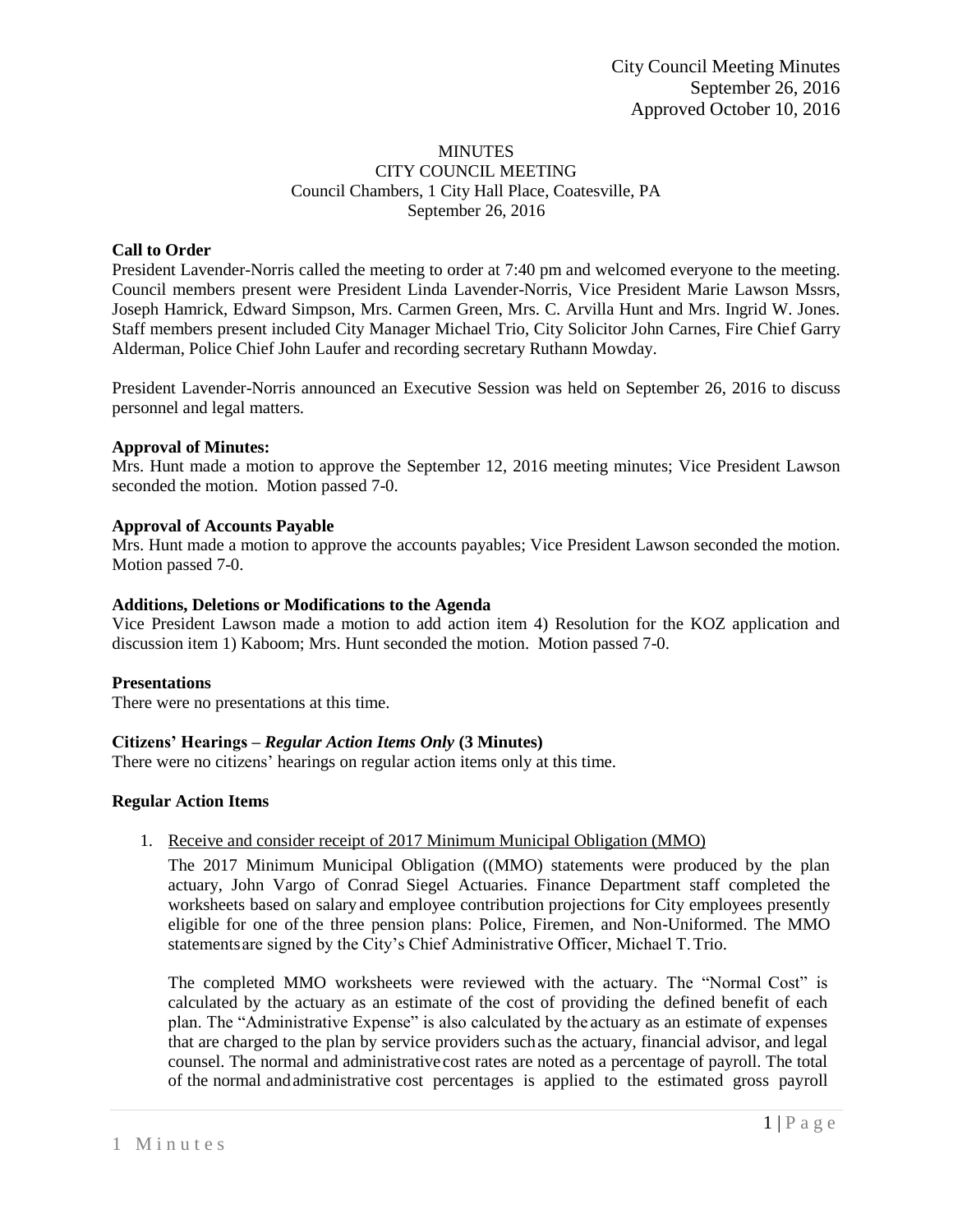for each plan. The highest cost plan, on a percentage basis, is the Firemen Plan at 25.0%, then the Police Plan at 23.4%, and then the Non-Uniformed Plan at 9.4%. The highest cost plan, on a dollar basis, is the Police Plan based on the sheer number of participants.

The long-term cost of the plan is the amortization to provide annual funding to cover the unfunded actuarial liability for each plan. Depending on the financial position of the plan, the actuary may determine an amortization requirement which is a charge included in the MMO to catch up funding the plan. A well-funded plan would have no amortization requirement and could include a credit to the MMO calculation which is noted as "10% of Negative Unfunded Liability". But since each plan has an unfunded actuarial liability, there is an amortization contribution requirement. The Act 44 optional remedy of a 75% amortization is not available this year, as it has been elected for the last two years. Therefore full amortization is included in the 2017 MMO.

| <b>PLAN</b>   | <b>MMO</b>  | <b>Est.</b> State Aid | <b>Net MMO</b> cost |
|---------------|-------------|-----------------------|---------------------|
| Non-Uniformed | 154.520     | 115,863               | 38,657              |
| Police        | 854.246     | 249,408               | \$604,838           |
| Fire          | 155,849     | 34,367                | \$121,482           |
| <b>TOTALS</b> | \$1,164,615 | \$399,638             | \$764,977           |

In total, the 2017 MMO breaks down asfollows:

Mrs. Hunt made a motion to approve receipt of the 2017 Minimum Municipal Obligation; Vice President Lawson seconded the motion. Motion passed 7-0.

2. Receive and consider a first reading an Ordinance authorizing exemptions, deductions, abatements and credits for real property, earned income tax, net profits, mercantile and business privilege taxes within a specific geographic location within the City of Coatesville designated as a proposed Keystone Opportunity Zone (KOZ), in order to foster economic opportunities, stimulate industrial, commercial, and residential improvements and prevent physical and infrastructure deterioration within areas of the City of Coatesville, Commonwealth of Pennsylvania, upon certain terms and conditions.

KOZs are parcels of land and buildings in selected Central Pennsylvania business parks and industrial areas with unique tax incentives and development designations. KOZs are defined, limited areas approved by the state with virtually no tax burden for businesses. Each zone has multiple sub-zones that encompass different parcels of available property.

The City, County and School District are required to vote in favor or the application to move forward. Once approved, the application will go to Harrisburg for approval.

Mr. Simpson made a motion to approve first reading an Ordinance authorizing exemptions, deductions, abatements and credits for real property, earned income tax, net profits, mercantile and business privilege taxes within a specific geographic location within the City of Coatesville designated as a proposed Keystone Opportunity Zone (KOZ), in order to foster economic opportunities, stimulate industrial, commercial, and residential improvements and prevent physical and infrastructure deterioration within areas of the City of Coatesville, Commonwealth of Pennsylvania, upon certain terms and conditions; Vice President Lawson seconded the motion. Motion passed 7-0.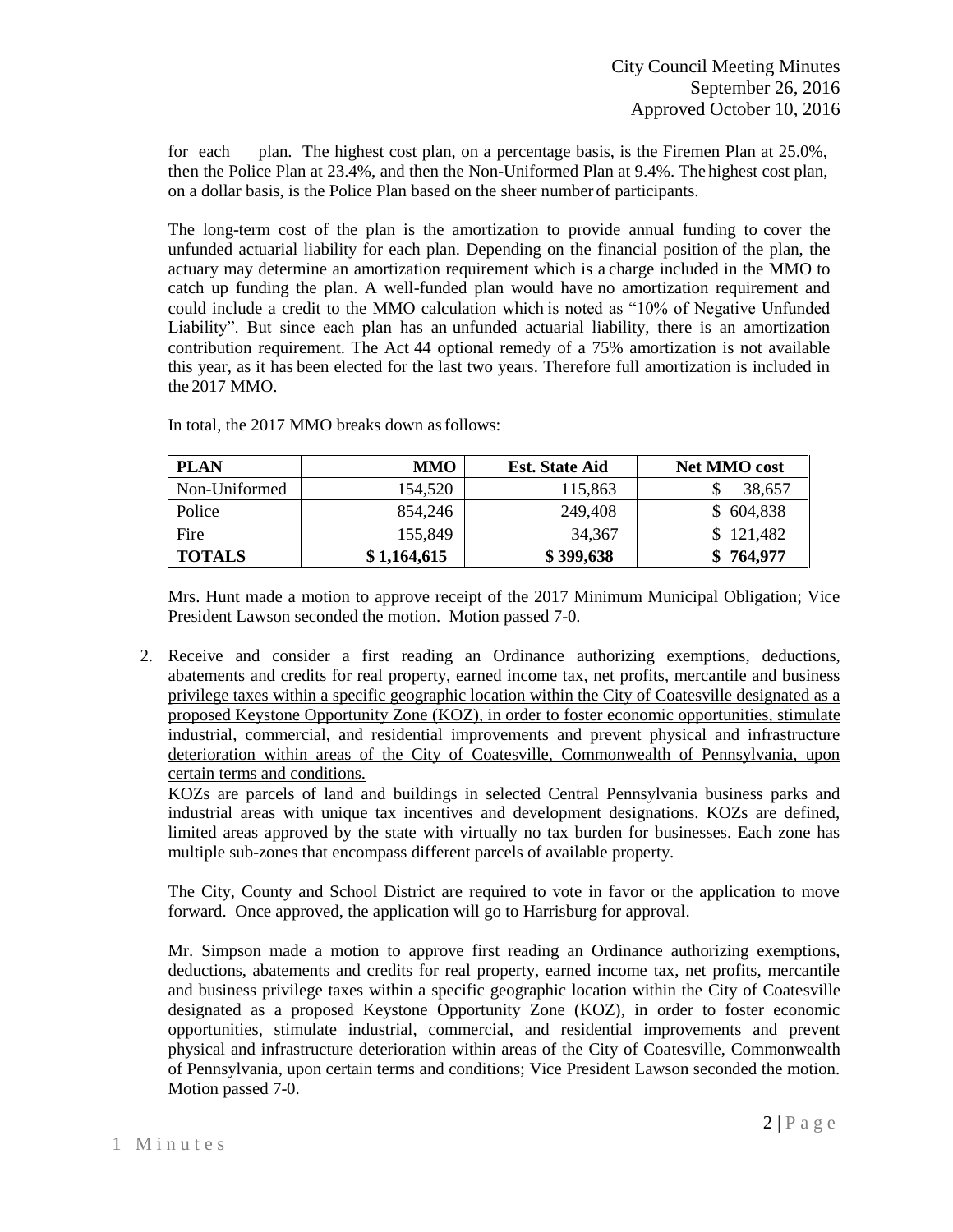3. Receive and consider "Trick or Treat" to be held on October  $31<sup>st</sup>$  from 6pm to 8pm annually. Mrs. Green questioned when Halloween falls on a Sunday.

Vice President Lawson made a motion to approve "Trick or Treat" to be held on October  $31<sup>st</sup>$ from 6pm to 8pm annually except when falls on a Sunday (change to the Saturday before) Mrs. Hunt seconded the motion. Motion passed 7-0.

4. Receive and consider a Resolution authorizing exemptions, deductions, abatements and credits for real property, earned income tax, net profits, mercantile and business privilege taxes within a specific geographic location within the City of Coatesville designated as a proposed Keystone Opportunity Zone (KOZ), in order to foster economic opportunities, stimulate industrial, commercial, and residential improvements and prevent physical and infrastructure deterioration within areas of the City of Coatesville, Commonwealth of Pennsylvania, upon certain terms and conditions.

Mrs. Green made a motion to approve a Resolution authorizing exemptions, deductions, abatements and credits for real property, earned income tax, net profits, mercantile and business privilege taxes within a specific geographic location within the City of Coatesville designated as a proposed Keystone Opportunity Zone (KOZ), in order to foster economic opportunities, stimulate industrial, commercial, and residential improvements and prevent physical and infrastructure deterioration within areas of the City of Coatesville, Commonwealth of Pennsylvania, upon certain terms and conditions; Vice President Lawson seconded the motion. Motion passed 7-0.

## **Discussion Item**

1. Discuss Kaboom

The equipment will be placed in the park on Friday, October 7, 2017. Vice President Lawson presented Council with pictures of the new equipment. If the equipment goes over budget, Kaboom will decide what items will need to be omitted. The City will not fund the overages.

# **Solicitors Report**

Mr. Carnes announced he:

- worked with DEPG regarding its projects on LincolnHighway in the City and reviewed a revised Memorandum of Understanding supplied by DEPG which has been modified and sent back to DEPG with comments of the City Solicitor and Infrastructure Council
- Assisted City Engineer with subdivision of add-on 5 acre lot (already subject to City easement) connecting City property south of the By-pass to Route 340. West Caln Township Planning Commission unanimously supported the application subject to compliance with the Township Engineer's Review Letter and this isnow going before the Board of Supervisors. The Valley Township Valley Township Planning Commission, considered the application but is awaiting further review of the assertion by the Township Engineer that a variance is needed because of the width of the "lot" which is below the minimum width size. The City is seeking an interpretation as this is not a building lot and the actual add-oninsofar as it is in Valley Township never reaches Route 340 to have road frontage. If necessary a dimensional variance will be sought.
- Filed a Deed of Reversion relative to Tax Parcel 16-1-40 which was transferred to the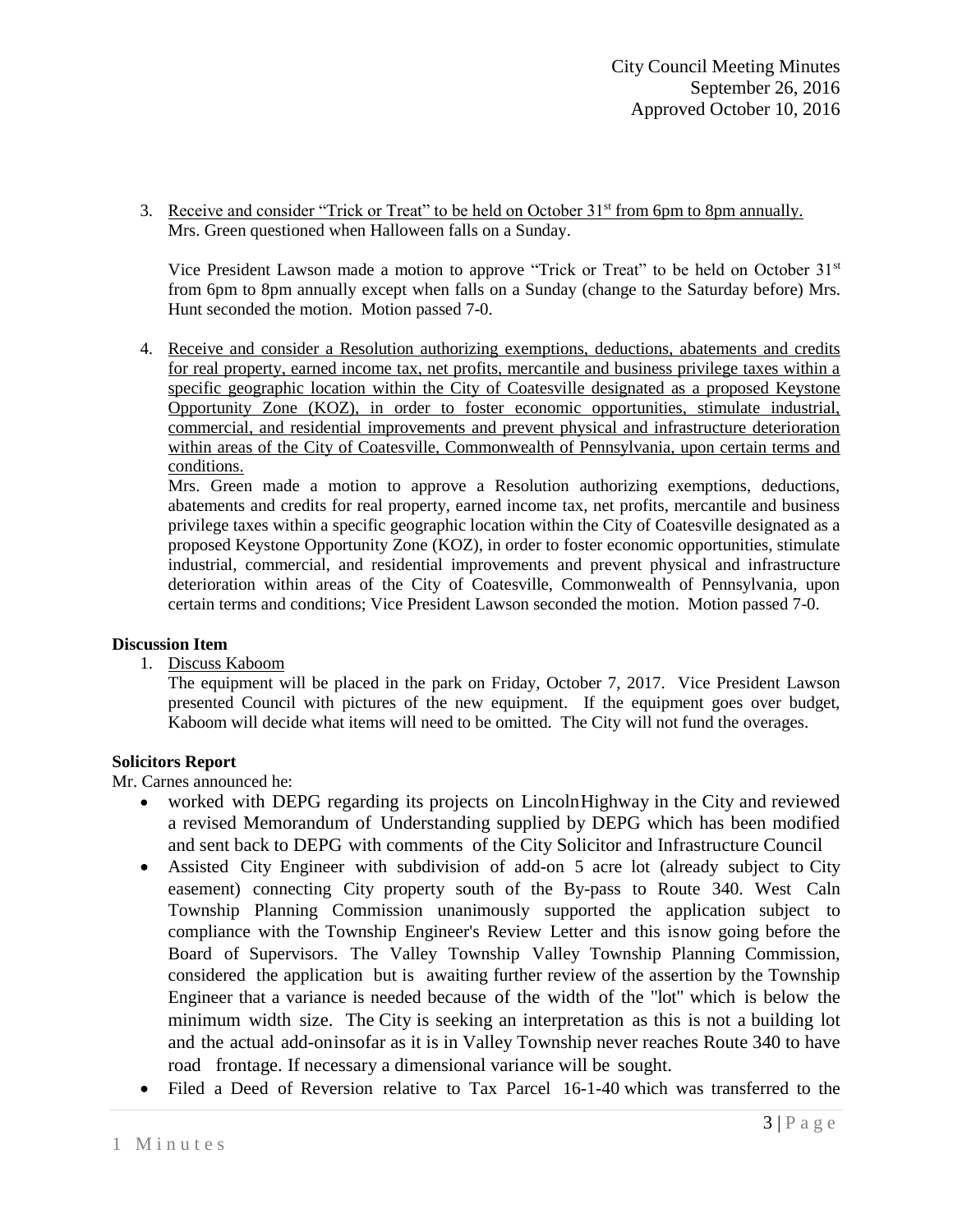Redevelopment Authority with rights of reversion if the Pulver project did not make use of this parcel (and other parcels north of theby-pass and west of Route 82 and south of Route 340) within a specified timeframe. The Deed of Reversion was filed on September 22, 2016.

 The City Solicitor has assisted with various miscellaneous matters relating to the Pension Ordinance, Insurance and various matters involving litigation and enforcement and has assisted the City in its interpretation of codes, rules andregulations.

## **City Manager's Report**

Mr. Trio announced:

- The streetlight retro-energy savings project has been completed.
- City Hall Renovation project has been repriced.
- Coatesville Gateway Project DEPG redevelopment plan. Not expecting any changes.
- Saha Subdivision processing subdivision plans in Valley and East Caln townships to acquire access right of way to access city property from RT 340.
- Working on Energy Park initiative at the Landfill
- No new zoning projects pending (Mrs. Green asked about the daycare. He reapplied in June and thought everything was in order. Council asked for the process to be reviewed)

Mr. Trio announced the Coatesville Grand Prix was a success and he thanked everyone who worked, volunteered and attended the event. Mr. Simpson thanked Mr. Trio for the event.

### **Citizens' Hearings –** *Non-Agenda Items Only* **(3 Minutes)**

### Emma Hines & Regina Lewis

Ms. Hines voiced her concerns regarding the housing management. Would like to set up a meeting with management and the City. Mrs. Lewis stated there is a major problem with the management team. Mr. Trio explained the issues found by the Codes Department.

## Sandra Miles

Ms. Miles voiced her concerns regarding the management at her housing establishment. The one manager left for a couple of months after finding bugs in the building. The whole building needs to be exterminated for bed bugs not just one or two apartments.

## Michael Ford

Mr. Ford started the management at the housing establishment at 140 East Chestnut Street is not complying with the HIPPA law and is sharing private info. The post notices on peoples doors of what they are past due.

## Joe Leofsky

Mr. Leofsky congratulated Mr. Trio and council on a job well done with the Grand Prix. It was a huge success. He is glad the City has a man of ideas and action. He questioned the amount of non-uniformed employees since there are not a lot of employees other than Police and Fire.

#### Fran Scamuffa

Ms. Scamuffa thanked everyone for the spectacular event on Saturday. Had a wonderful time. She is behind Mr. Trio 100%. Just think if we had an Assistant City Manager of how much farther we can go.

#### Paul Evans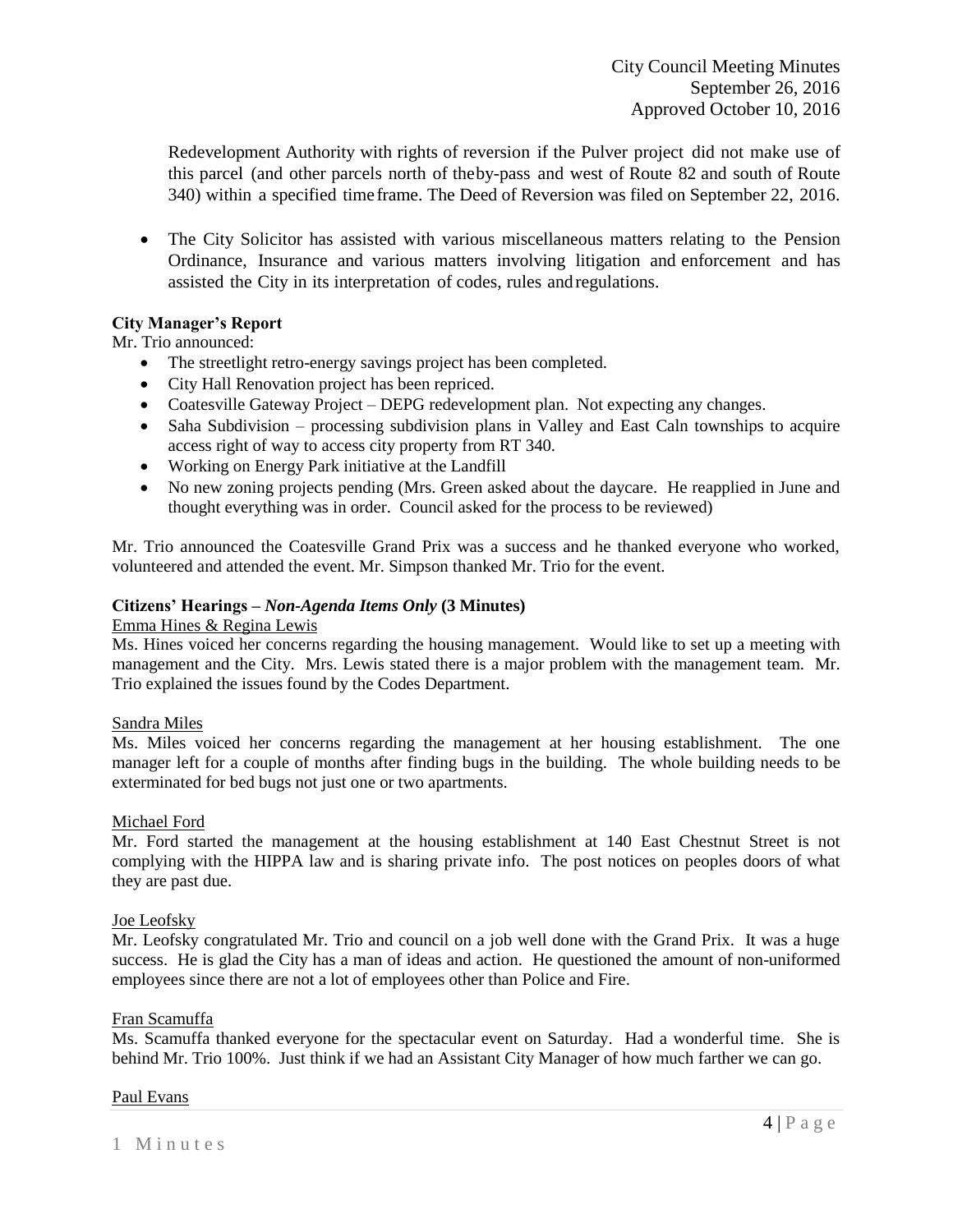Mr. Evans thanked everyone for the assistance on the event on Saturday. It was a huge success. The Grand Prix is a new development for the City. Vision, Strong leadership, philanthropy and volunteers carried the day. Our city is cleaner and we have received a PR boost. Encourage Council to be open to all ideas that attract people to the City.

Mrs. Green made a motion to close citizen's hearings on non-agenda items; Mrs. Hunt seconded the motion. Motion passed 7-0.

## **Special Events**

There were no special events at this time.

## **Council Comments**

Mr. Hamrick stated it's great to be back. He had a great time Saturday at the event. We were showcasing our City, we brought people in and they can't wait to come back. The committee had no trouble finding volunteers. It was a risk we had to take. Commended Council members for their support.

Mrs. Green stated the event was truly phenomenal, well received by the people. She looks forward to more events. It is a good thing that an Assistant City Manager was not hired due to the City's current financial situation (MMO). Money was saved in the Administration department and the PW department without hiring the ACM of fulltime director. The City has an economic person who helps out. There is more to the City than projects. Next week starts the budget process.

Mrs. Jones thanked everyone for attending the meeting. Saturday, September 24, 2016 was a momentous occasion for the City of Coatesville. A special thank you to Mr. Trio, City Manager for the spectacular automobile race. Mr. Trio, you outdid yourself. A special thank you to Chief Laufer, his entourage in law enforcement, the fire department, public works department, donors and volunteers. It was indeed a great day. She quoted "A moment's insight is sometimes worth a lifetime's experience." By Oliver Wendell Holmes.

Mr. Simpson thanked everyone for attending the meeting. The one bad thing about the event on Saturday was that none of the press showed up. He called the Daily Local News about his disappointment of no reporting the success of the event. Nobody believed in us, no one believed it was going to happen. Next year it will be bigger and better.

Mrs. Hunt thanked veveryone for attending the meeting. She apologized for not attending the event due to a work commitment in New York. It was sad not being able to take part. It is sad that the press was not I attendance. The City will continue to do good things.

Vice President Lawson thanked everyone for attending the meeting. She got to hang up banners on Saturday. The City works well together. There was a lot of support throughout the City. Cool to see the residents out for the event. Kaboom event will take place on October 7, 2016. Come on out and help build the park. The City needs to start their own newsletter and show that there is so much for the City to offer.

President Lavender-Norris thanked everyone for attending the meeting. She thanked everyone for their efforts, and thanked Ms. Mowday for her assistance with the event.

# **Adjournment**